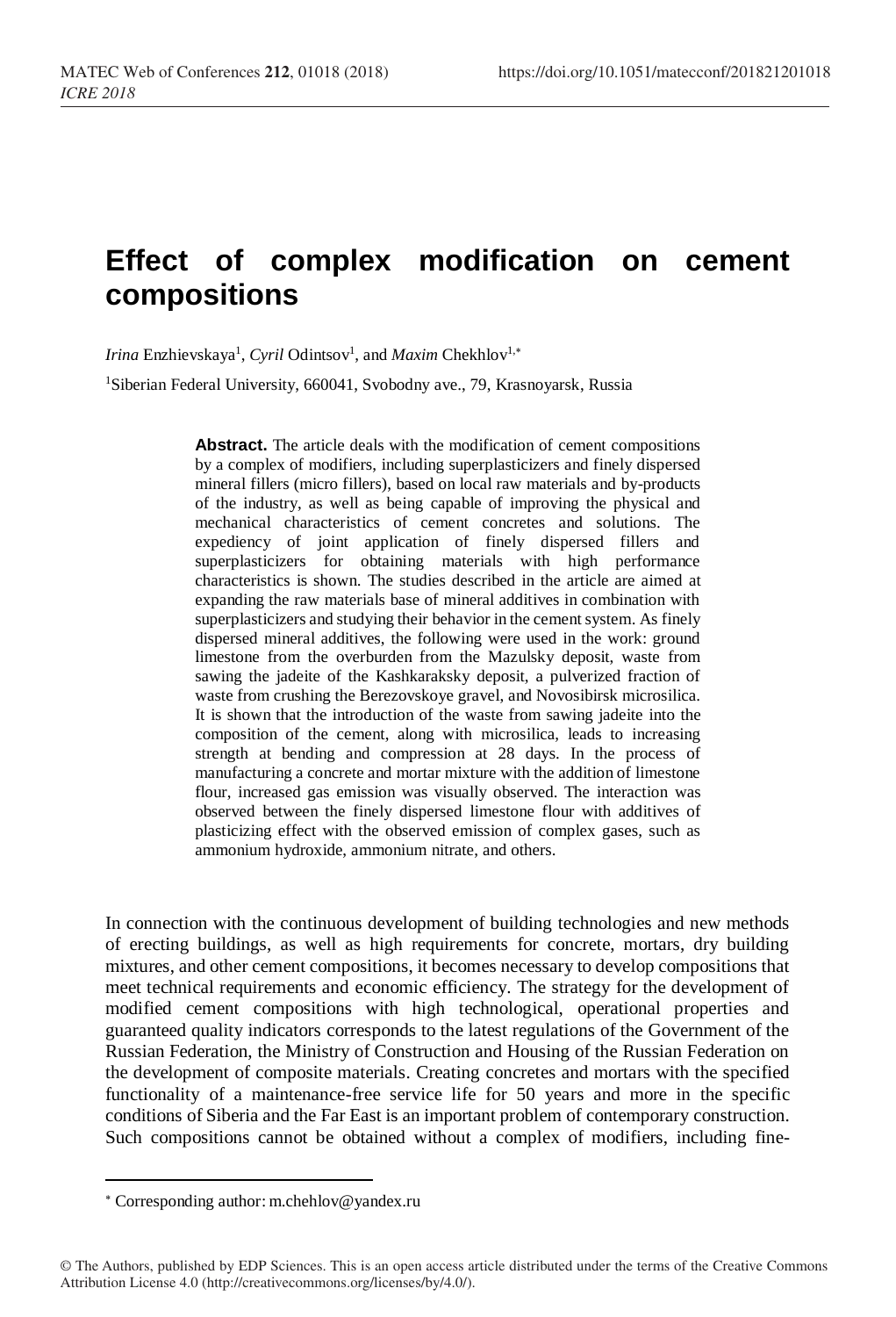dispersed mineral fillers (micro fillers) and superplasticizers. The search for new mineral additives based on local raw materials and by-products of the industry, which at the same time can improve the physical and mechanical characteristics of cement materials, is an urgent task.

Currently in Russia, there is a significant amount of scientific developments in the use of associated products in order to improve the quality of building materials. Yu. M. Bazhenov, M. N. Moroz, V. I. Kalashnikov, I. V. Erofeeva, Sh. N. Iohan work in the direction of expanding the raw material base for the production of concretes, mortars, and dry construction mixtures [1, 2, 3]. In the papers [4-8], the chemical interaction of modifier additives in the cement system, their plasticizing and structuring effect on the strength, and performance properties were evaluated. A resource-saving effect from the use of modifying additives was also considered [9], along with the questions of improving the quality of concretes [17].

The issues of complex modification of cement compositions and the use of industrial byproducts for this purpose are devoted to a number of scientific developments [10-13]. The most famous is the experience of using microsilica in the technology of making concrete [14].

In the papers [18, 19], composite binder materials for fine-grained self-compacting concretes were considered. The mechanism of increasing the concrete strength with the introduction of micronutrients was considered in [20].

The increasing quality of cement composites using associated raw materials and industrial wastes was carried out by such foreign scientists as Jeknavorian, A., Roberts, L., Jardine, L., and Souquir, Z. [15, 16]. A review of foreign experience shows that the use of superplasticizers is increasingly applied in improving the quality of building materials [15, 16].

In connection with the foregoing, the current task of the modern concrete strategy is to expand the resource base of fine mineral additives (fillers) in combination with superplasticizers and study their behavior in the cement system.

The research has the following objective: to study the system of finely dispersed mineral additives (based on local raw materials) and associated industrial products in combination with superplasticizers in the production of cement compositions with prescribed high physical and mechanical characteristics, focusing the influence they have on the components of the cement system in materials such as concretes and mortars.

The implementation of complex projects in contemporary construction requires the development of compounds that cannot do without chemical additives. A set of modifiers, such as finely divided mineral fillers and superplasticizers, was used in the research. It should be noted that the composition of the majority of complex organomineral additives is formed empirically, without taking into account the features of the crystal lattices of finely dispersed mineral fillers, the chemical structure of the modifier molecules, and the nature of their behavior in the hydrated cement system. One of the most important tasks of the theory of building materials science is to investigate the mechanisms of interaction of micro fillers and hydrate phases of cement systems during hardening. It is impossible to unambiguously characterize this mechanism, since in a complex and multicomponent hydrating cement system, there are a number of factors that affect the nature and kinetics of chemical and crystallization processes.

Currently, the most common mineral additive used in the technology of concrete is microsilica; other finely dispersed materials are also used (with the fineness of grinding close to cement).

The mining and processing industries have accumulated a huge amount of waste production of natural and technogenic origin, containing silica, carbonate, and other components, the use of which in the technology of concretes, mortars, and dry mortars is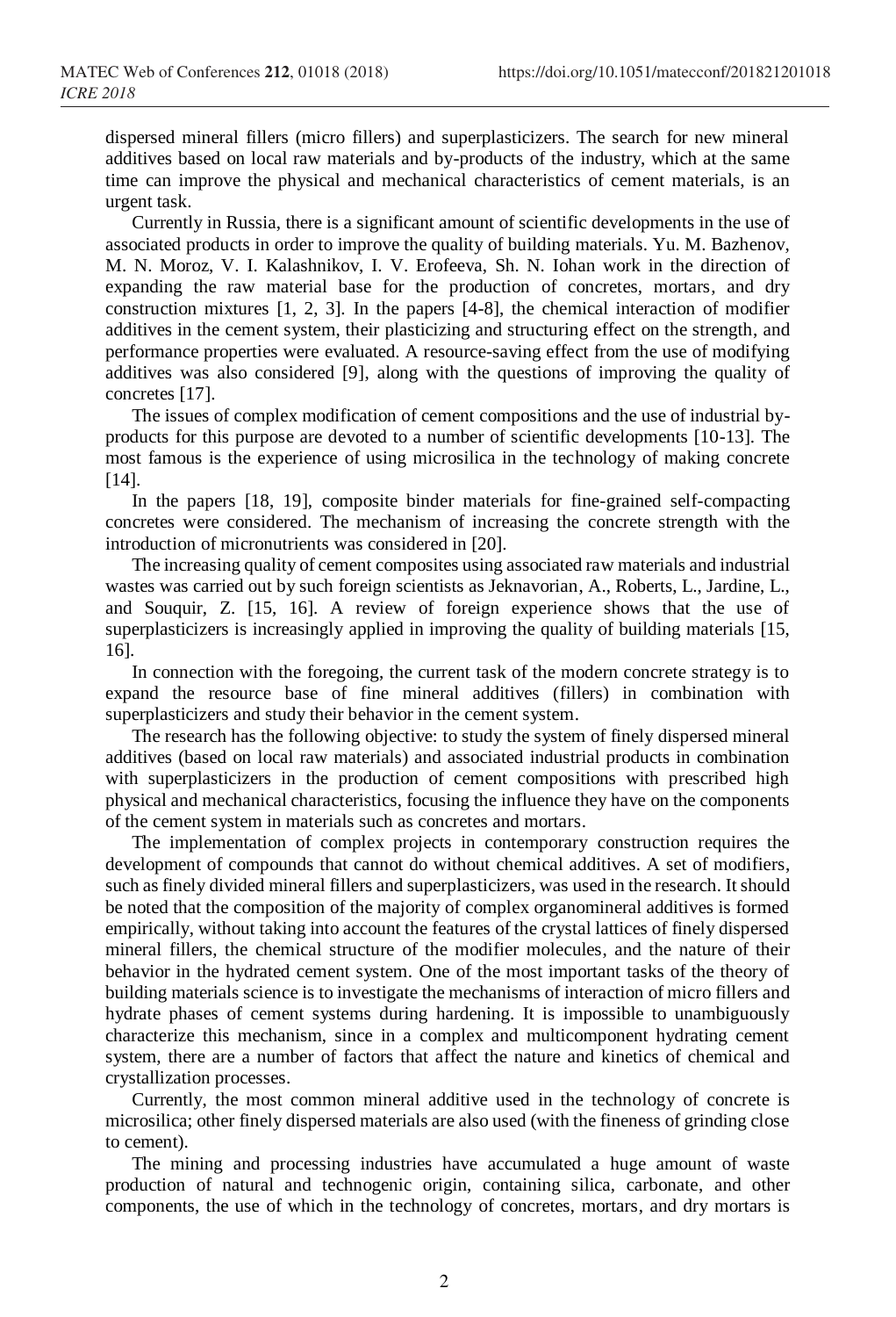economically and environmentally appropriate. The most effective are mineral fillers, such as finely divided stone flour, which, along with high rheological capacity with respect to superplasticizers, may have chemical activity in the hydrated cement system.

As finely dispersed mineral additives, the studies used were: ground limestones from the overburden from the Mazulsky deposit, waste from sawing the jadeite of the Kashkaraksky deposit, a pulverized fraction of the waste during the crushing of gravel from the Berezovsky deposit, and the Novosibirsk microsilica. Table 1 shows the chemical composition of mineral additives.

|                                                                                            | Oxide content, % |           |                                |     |       |                   |                   |        |                  |      |
|--------------------------------------------------------------------------------------------|------------------|-----------|--------------------------------|-----|-------|-------------------|-------------------|--------|------------------|------|
| Type of<br>a filler                                                                        | SiO <sub>2</sub> | $Al_2O_3$ | Fe <sub>2</sub> O <sub>3</sub> | MgO | CaO   | SO <sub>3</sub>   | Na <sub>2</sub> O | $K_2O$ | TiO <sub>2</sub> | p.p. |
| Limestone<br>flour of the<br>Mazulsky<br>deposit                                           | 2,88             | 1,6       | 1,19                           | 7,9 | 76,56 | 0,67              |                   |        |                  | 9,2  |
| Dusty fraction<br>of waste<br>during<br>crushing<br>gravel of the<br>Berezovsky<br>deposit | 74               | 10        | 3,5                            | 2,2 | 3     | 0.3               | $\overline{2}$    | 1      | 0,1              | 3,9  |
| Wastes from<br>sawing the<br>Jadeite of the<br>Kashkaraksky<br>deposit                     | 57,6             | 20,3      | $\overline{2}$                 | 1,2 | 2,1   | $\qquad \qquad -$ | 11,7              |        | 0,2              | 4,9  |
| Novosibirsk<br>microsilica                                                                 | $90-$<br>92      | 0,7       | 0,7                            | 1   | 0,8   | 0,3               | 0,6               | 1,2    |                  | 2,7  |

**Table 1.** Chemical composition of mineral fillers.

The limestone flour obtained from overburden of the Mazulsky limestone mine is mainly represented by calcite (CaCO<sub>3</sub>, d=3,86; 3,03; 1,912 Å, JCPDS, 47-1743). In subordinate quantities (up to 10% of the main phase), there are dolomite  $(CaMg(CO<sub>3</sub>)<sub>2</sub>$ , d=2,89; 2,20; 2,01 Å, JCPDS, 36-426), kaolin (Al2Si2O<sub>5</sub>(OH)<sub>4</sub>, d=7,19; 3,59; 1,47 Å, JCPDS, 6-201), and quartz  $(SiO<sub>2</sub>, d=4,26; 3,34; 1,818 \text{ Å}, JCPDS, 5-490)$ . It is also possible to observe the presence of small amounts of greenalite  $(F_{e3}(Si<sub>2</sub>O<sub>5</sub>)(OH)<sub>4</sub>$ , JCPDS, 39-337) and clinochlore  $((Mg, Al)_6(Si, Al)_4O_{10}(OH)_8$ , JCPDS, 16-351).

The original rock waste from sawing he jadeite of the Kashkaraksky deposit is represented by crystals of light greenish-gray color and of the coarse-grained massive texture and granoblastic structure. Pore-forming minerals, % m.: jadeite – 95, albite – 4, analcime – 1, secondary zeolite.

The data of the mineralogical analysis are confirmed by X-ray diffraction; it is shown in Figure 1.

Over the course of our research, we selected the compositions of solutions and concretes with high performance characteristics that can be used in construction in specific areas of Siberia and the Far East. The studies were carried out using the Krasnoyarsk portland cement CEM I 42.5N. The chemical-mineralogical composition and properties of the Krasnoyarsk cement are given in Tables 2 and 3.

As a fine aggregate, the quartz sand of the Peschanka deposit with the size module of Mk  $= 2.31$ , being enriched with screening crumbs and washed with a content of dust and clay particles of less than 1%.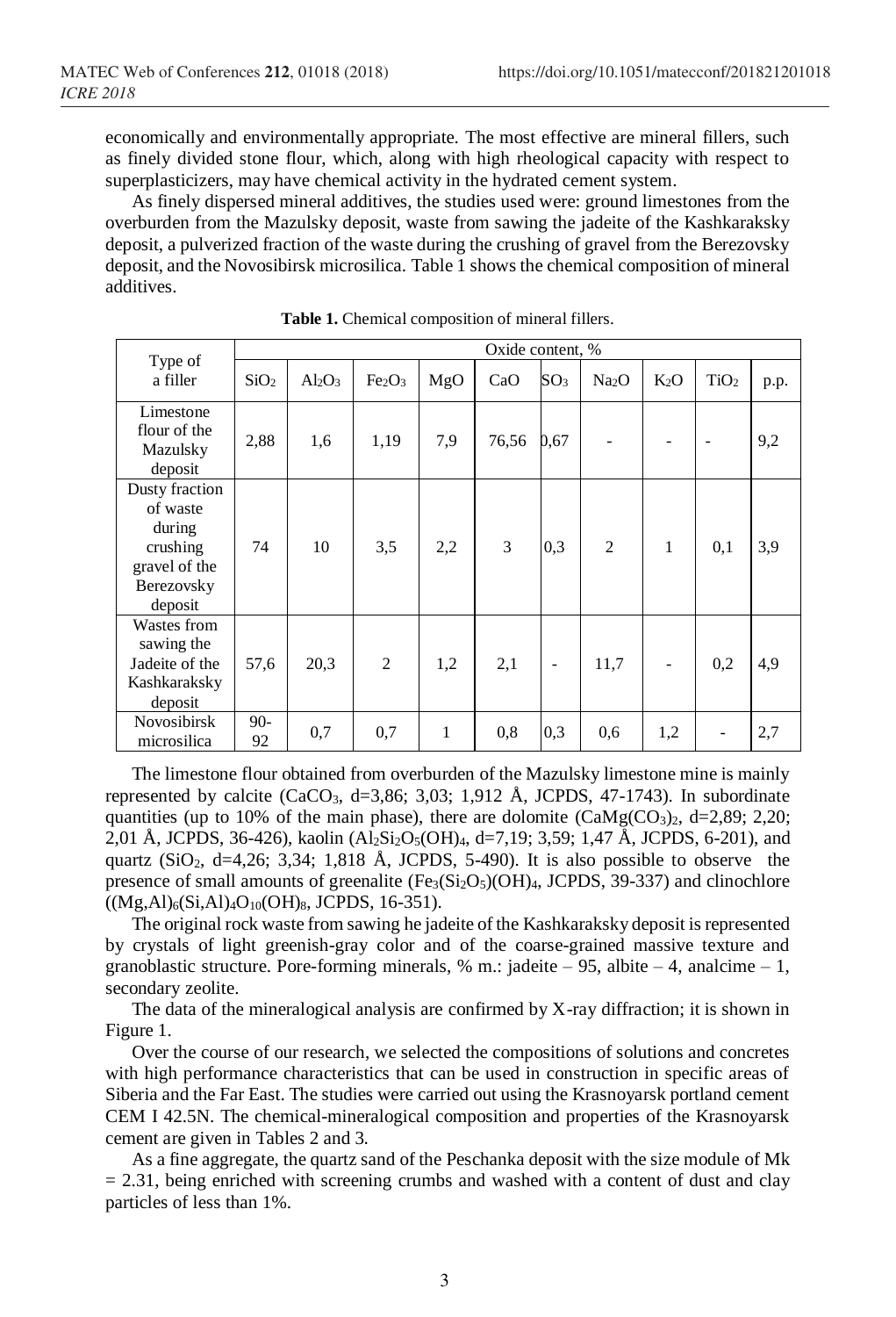For the production of concrete, basalt rubble of fractions of 5-10 and 10-20 mm was used. In laboratory conditions, samples of a solution (beads, 4x4x16 cm in size and cubes with an edge of 7.07 cm) were prepared using various finely dispersed fillers in order to compare their physico-mechanical characteristics.



**Fig. 1.** Diffractogram of waste during sawing of the jadeite of the Kashkara deposit.

| Chemical composition. % |       |                                |      |                |      |  |  |  |  |
|-------------------------|-------|--------------------------------|------|----------------|------|--|--|--|--|
| SiO <sub>2</sub>        | Al2O3 | Fe <sub>2</sub> O <sub>3</sub> | CaO  | MgC            |      |  |  |  |  |
| 19.8                    |       | 300                            | 62.S | $\overline{a}$ | ∪.J∠ |  |  |  |  |

| Mineralogical composition, % mass |                                                                                |  |        |   |    |  |  |  |  |
|-----------------------------------|--------------------------------------------------------------------------------|--|--------|---|----|--|--|--|--|
| ี∩วα                              | ∽^∼<br>C3A<br>CaSO4.2H2O<br>СаОсв.<br>$\mathcal{C}4\mathrm{AF}$<br>MgO<br>نناك |  |        |   |    |  |  |  |  |
| 62                                |                                                                                |  | ۔ دے ' | - | `- |  |  |  |  |

**Table 3.** Mineralogical composition of the cement.

To make solutions based on dry building mixtures, a complex of additives was used: plasticizing on the basis of polycarboxylate esters PCE (superplasticizer Melflux 5581 F) and microfillers, namely the limestone flour and waste from sawing the jadeite. Numerous experiments have determined the optimal consumption of fillers. The content of finely ground limestone is 35-37%, the fine-grained jadeite is 33-37%. Samples were tested at the age of 3 and 28 days. The test results are given in Table 4.

As can be seen from Table 4, the introduction of jadeite into the waste composition results in the increasing compressive strength at the age of 28 days by 27% and bending strength by 26%; for calcareous flour, the compression strength increases by 14%, and the bending strength increases by 10% if compared with the control composition. With a higher degree of filling solutions with limestone flour and jadeite sawing waste (40-50%), the strength dropped. In the process of making the mortar mixture with limestone flour visually, there was an increased gas emission.

The increase in physical and mechanical characteristics of solutions based on dry construction mixtures is due to the fact that mineral additives that do not enter the hydration reaction contribute to the formation of a stable rheological matrix of cement systems and to improve their technological properties. Due to the high efficiency of the superplasticizer in relation to mineral finely dispersed fillers, they allow to significantly reduce the amount of water in the filled systems and to obtain high density and strength.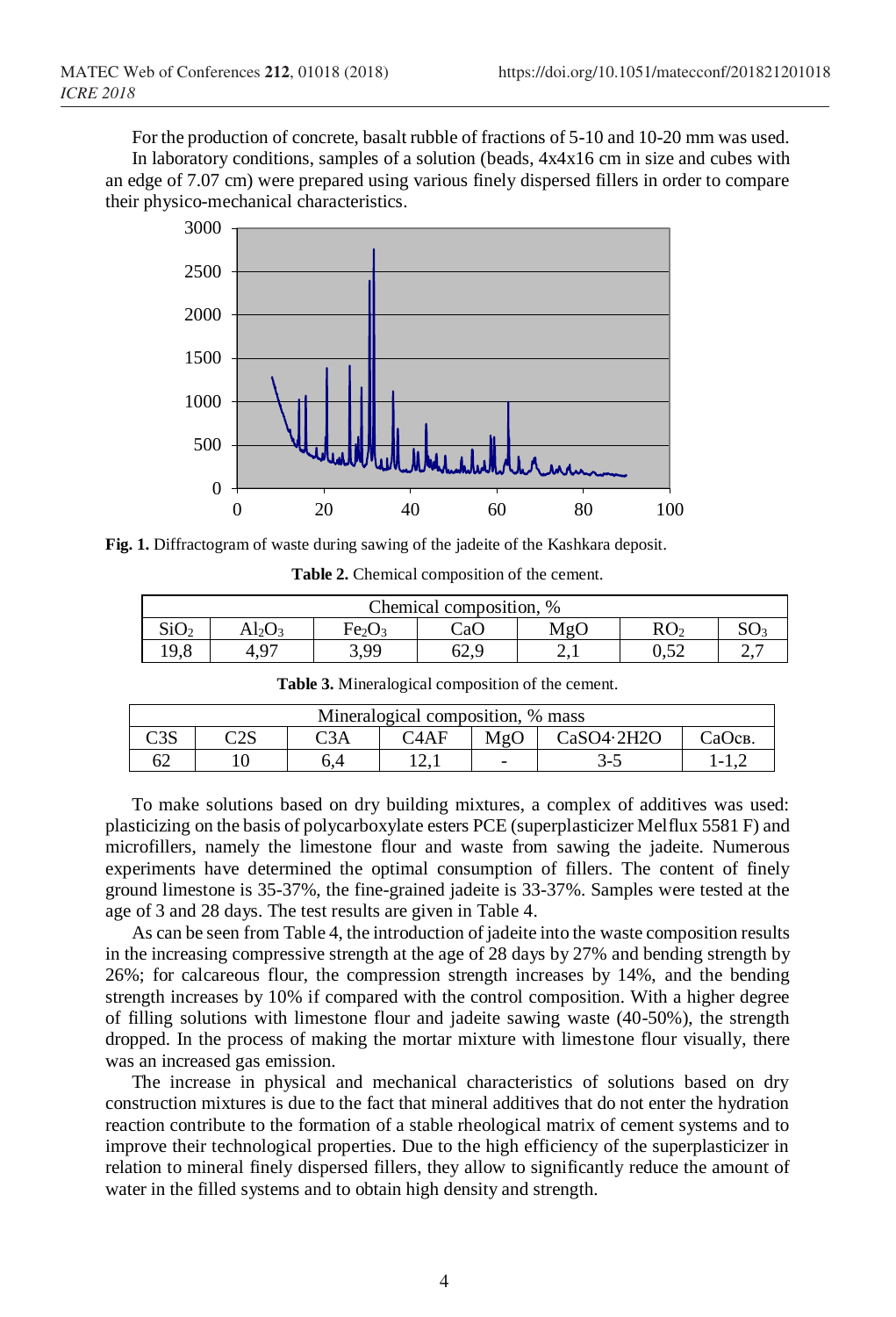To determine the physical and mechanical characteristics of concretes, samples of cubes with an edge of 10 cm were made. In all concrete mixtures, a liquid plasticizer based on polycarboxylate esters (MC-Powerflow-7951) was used. The mechanism of action of the system of complex modifiers under study in concrete mixtures is based on the increase in the specific surface area of the constituent components of the cement paste and, in this connection, the volume of the adsorption water being firmly retained. This makes it possible to obtain the required amount of a test of the finely dispersed fraction, which ensures the formation of a sufficient thickness of the coating on the surface of the aggregate grains, and, accordingly, the production of the required workability of the mixture. The results of studies of concretes with various finely dispersed mineral fillers in the system are given in Table 5.

| Type of filler                                                         | Additive<br>consumpti<br>on micro<br>filler, % | Compressive strength, | <b>MPa</b> | Bending strength, MPa | Density of<br>the solution, |                   |
|------------------------------------------------------------------------|------------------------------------------------|-----------------------|------------|-----------------------|-----------------------------|-------------------|
|                                                                        |                                                | 3 days                | 28 days    | 3 days                | 28 days                     | kg/m <sup>3</sup> |
| Control without<br>filler                                              | $\Omega$                                       | 24,5                  | 30,4       | 4,92                  | 5.98                        | 2050              |
| Limestone flour<br>of the Mazulsky<br>deposit                          | 37                                             | 32,3                  | 35,6       | 6,15                  | 6,65                        | 2080              |
| Wastes from<br>sawing the<br>jadeite of the<br>Kashkaraksky<br>deposit | 37                                             | 33,8                  | 41,8       | 8,17                  | 8,07                        | 2110              |

**Table 4.** Physical and mechanical characteristics of building mixtures.

|                                                                  |      | Amount<br>of filler,<br>$\%$ | Concrete strength, MPa | Density, |         |          |
|------------------------------------------------------------------|------|------------------------------|------------------------|----------|---------|----------|
| Type of filler                                                   | B/C  |                              | 3 days                 | 7 days   | 28 days | $kg/m^3$ |
| Control without filler                                           | 0.40 |                              | 22,7                   | 28.5     | 35,5    | 2390     |
| Pulverized fraction of                                           |      |                              |                        |          |         |          |
| waste during crushing<br>of gravel                               | 0,37 | $6 - 7$                      | 23,3                   | 28,8     | 37,3    | 2410     |
| Novosibirsk microsilica                                          | 0.38 | 6                            | 23,7                   | 40       | 48,3    | 2420     |
| Limestone flour of the<br>Mazulsky deposit                       | 0.39 | $6 - 7$                      | 23,2                   | 29,0     | 36,9    | 2410     |
| Wastes from sawing<br>the jadeite of the<br>Kashkaraksky deposit | 0,37 | $6 - 7$                      | 25,1                   | 38,3     | 48,0    | 2450     |

**Table 5.** Physical and mechanical characteristics of concrete.

Analysis of the results presented in Table 5 shows that the introduction of waste into the concrete composition during sawing of jadeite and microsilica leads to an increase in the compressive strength at the age of 28 days by 26% if compared to the control composition. The use of these finely dispersed fillers makes it possible to obtain a cement matrix of high density, promotes the hydration of clinker minerals, can significantly change the charge state of cement particles, thereby transforming not only the rheological state of the system, but also the nature and speed of the hydration processes, which leads to the formation of stable high-strength structures in a cement stone. The use of the pulverized fraction of waste during the crushing of the gravel from the Berezovsky deposit leads to a decrease in the consumption of the cement binder in the system, as well as for other fillers, but strength does not increase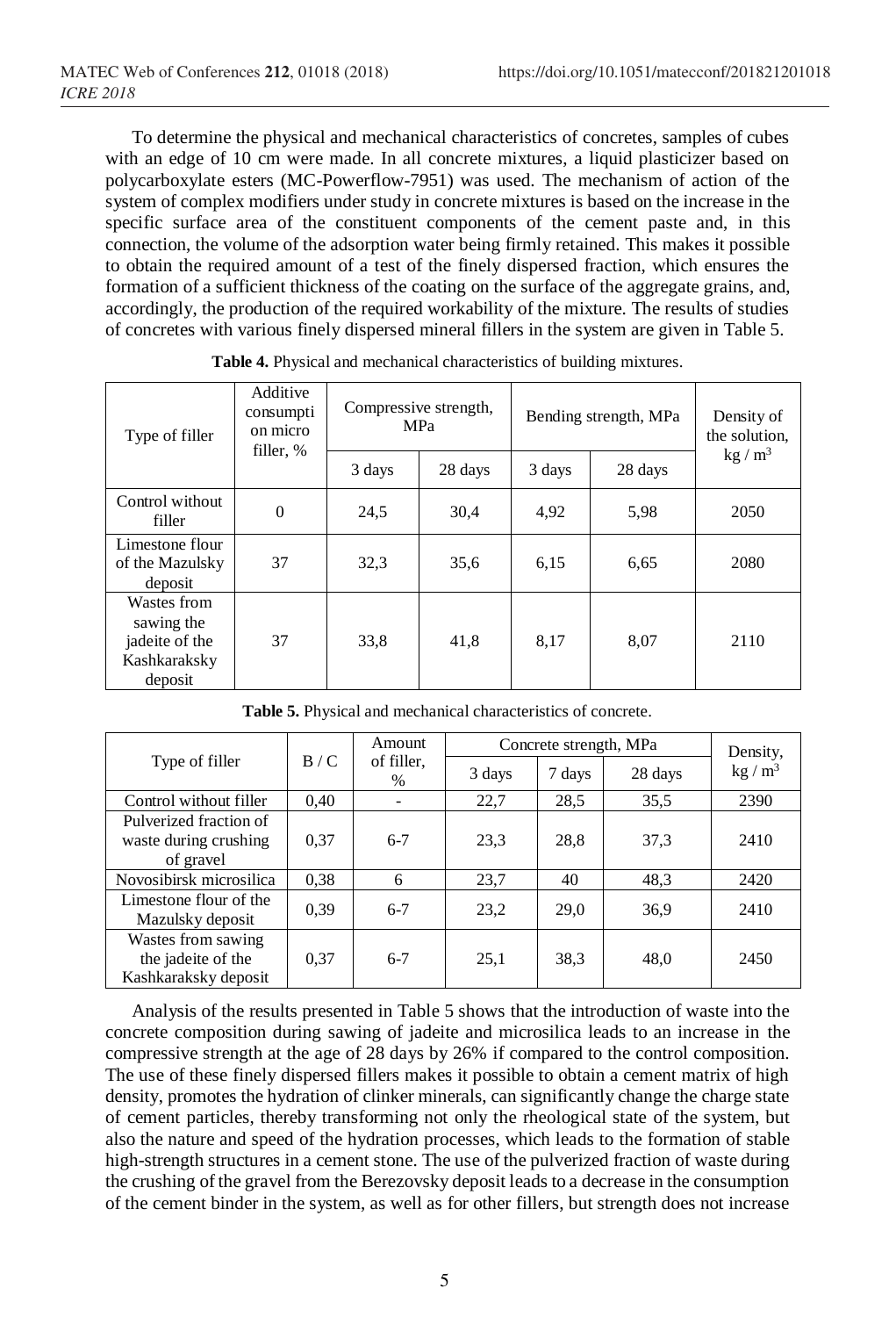significantly. In the composition with limestone flour, the mechanism of action of the microfiller is the structure-forming effect of the particle surface as a substrate for the oriented crystallization of neoplasms. In the process of manufacturing a concrete mixture with this filler, there was also a visual increase in gas emissions.

To analyze the effect of plasticizing additives on limestone flour, the modifiers based on naphthalene sulfonates (Polyplast SP-1), polycarboxylate esters (MC-Powerflow-7951), and technical lignosulfonate (Centrament N10) were added to the limestone weighed (Figure 2).



**Fig. 2.** Gas emissions from a mixture of calcareous flour with plasticizing additives: a – Polyplast SP-1; b – MC-Powerflow-7951; c – Centrament N10.

In photographs, the process of gas emission is visually observed when limestone additives of all kinds are used.

The gases were collected and examined in a gas analyzer. Preliminary results showed the presence of the following gases:

- In samples with additives based on technical lignosulfonate and naphthalene sulfonates were detected: NH<sub>4</sub>OH – ammonium hydroxide  $(0.3 \text{ ml} / \text{ dm}^3)$ ; NH<sub>4</sub>NO<sub>3</sub> – ammonium nitrate  $(0.005 \text{ ml} / \text{ dm}^3)$ ; CO(NH<sub>2</sub>)<sub>2</sub> – urea  $(0.01 \text{ ml} / \text{ dm}^3)$ ;

- In the sample with polycarboxylate ethers were found:  $Ca<sub>5</sub>NH<sub>4</sub>(NO<sub>3</sub>)<sub>11</sub>$  – ammonium form of calcium nitrate  $(0,01 \text{ ml/dm}^3)$ ; NH<sub>4</sub>OH – ammonium hydroxide  $(0,3 \text{ ml/dm}^3)$ .

Further research is planned to find a solution to the problem of neutralizing these gases in the presence of limestone in the cement system.

Based on the studies carried out, the following conclusions can be made:

- A number of finely dispersed mineral additives based on local raw materials and associated industrial products in combination with superplasticizers in the production of cement compositions with prescribed high physical and mechanical properties were studied. The highest strength parameters were achieved in compositions using jadeite and microsilica.

- The effect of additives on the components of the cement system in such materials as concretes and solutions was evaluated. The interaction of limestone flour with additives of plasticizing effect with the observed gas emissions was revealed. A preliminary analysis of these gases indicated the presence of:  $NH_4OH -$  ammonium hydroxide (0.3 ml / dm<sup>3</sup>); NH<sub>4</sub>NO<sub>3</sub> – ammonium nitrate (0.005 ml / dm<sup>3</sup>); CO(NH<sub>2</sub>)<sub>2</sub> – urea (0.01 ml / dm<sup>3</sup>) when introducing additives based on technical lignosulfonate and naphthalene sulfonates, and  $Ca<sub>5</sub>NH<sub>4</sub>(NO<sub>3</sub>)<sub>11</sub>$  – ammonium form of calcium nitrate (0.01 ml / dm<sup>3</sup>); NH<sub>4</sub>OH – ammonium hydroxide  $(0.3 \text{ ml} / \text{dm}^3)$  when using additives of polycarboxylate esters:

- A similar effect is possible in cement systems, in which there is a mineral admixture of limestone flour in the binder.

## **References**

1 Yu. M. Bazhenov, Technology of Concrete, **5**, 468 (2002)